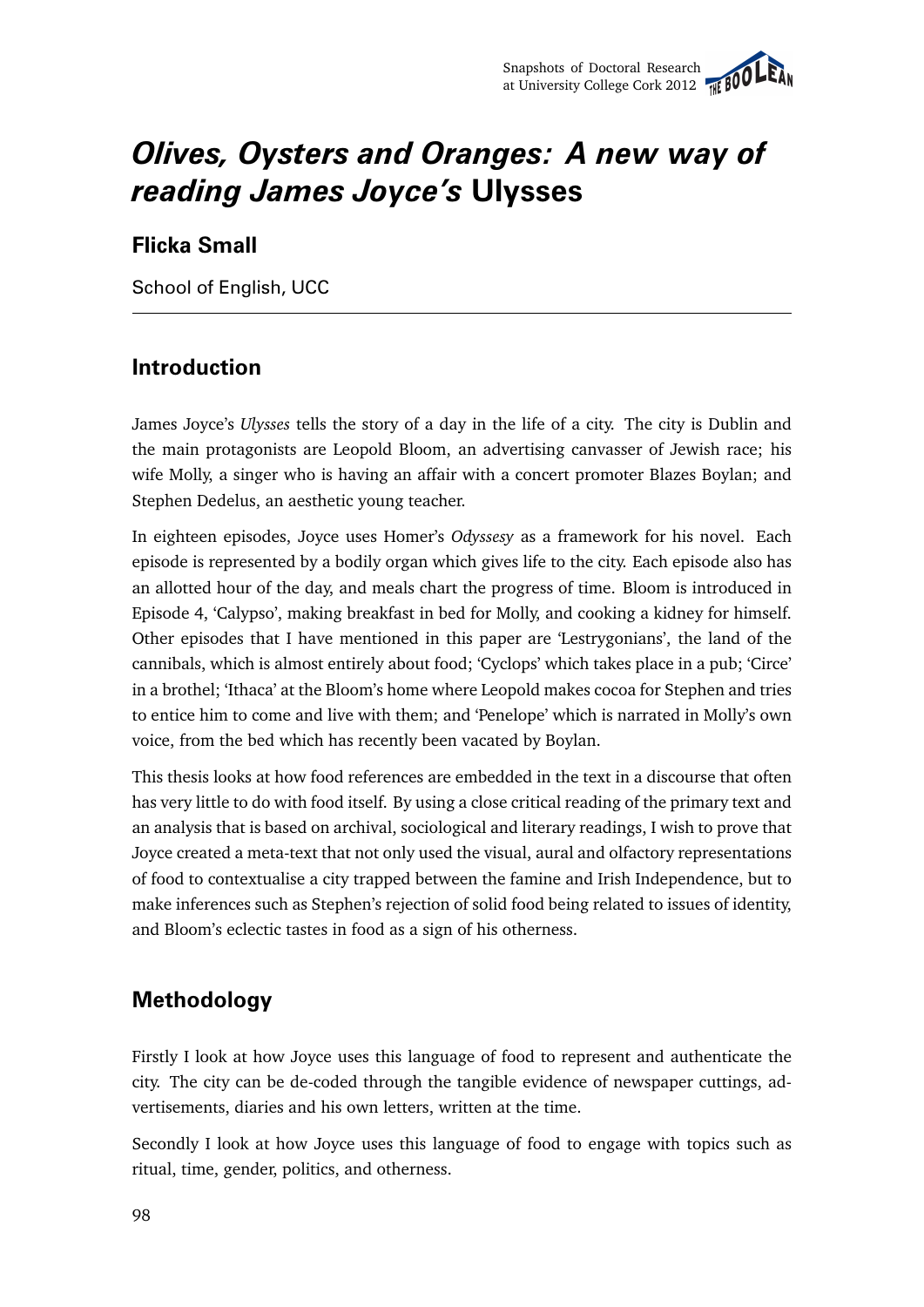

Figure 1: Tim Booth 'Ulys'

The result of this exploration is to show that Joyce's language of food adds to and enhances our understanding of *Ulysses*. Building on the body of work that has already been carried out on the text, which primarily references alimentary and digestive issues, I hope to make the novel much more accessible. A psycho-nutritional reading can be used to look at the significance of food items that Joyce chooses, other than merely their requirement to fuel the body. Similarly the choices that Bloom and the other protagonists make point towards a cultural or political signification.

Joyce carefully chose every food item in *Ulysses* and each food that is selected is repeated throughout the text. Foods that first appear as an innocent ingredient for breakfast or on a market stall, become inflated with other or additional meanings. I call this Joyce's food language or a meta-text, because by holding these individual items up for inspection, a whole story can be disentangled from each one. Whilst Joyce is initially depicting everyday life, the food becomes a fantastical means of escaping reality, particularly where it evolves, and returns in the hallucinatory brothel episode 'Circe'.

#### **Olives, Oysters and Oranges**

In the 'Ithaca' episode Bloom sees 'Four black conglomerated olives wrapped in oleaginous paper' languishing on the dresser in his kitchen. An unusual food, perhaps, to be found in the house of a lowly advertising canvasser, but Bloom seems to be familiar with many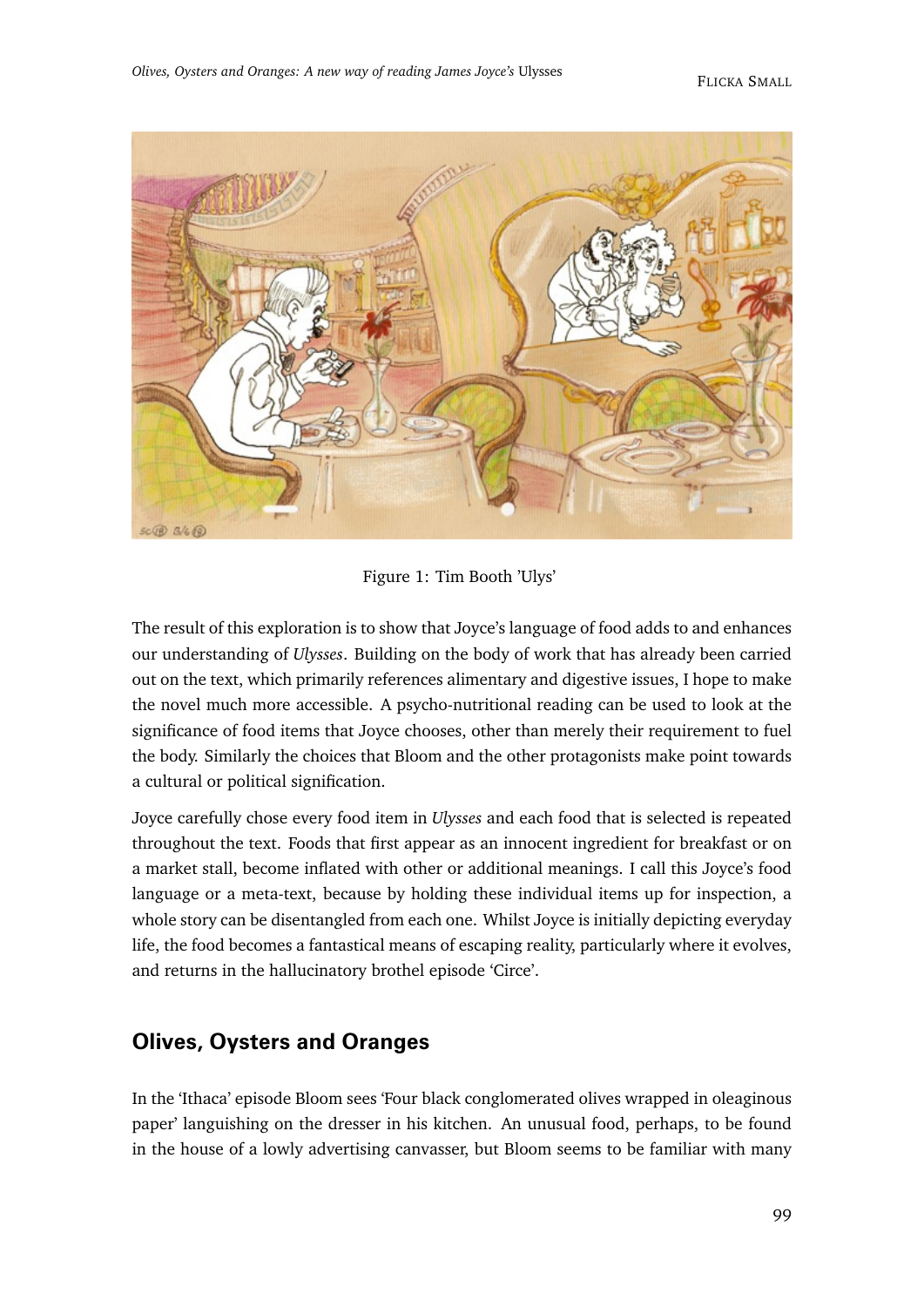exotic foods, possibly because he was raised in the Jewish area of Dublin called Clanbrassil Street, where ethnic foods would have been more readily available. Indeed olives *were* for sale in Dublin, in Findlater's price list for 1904 they are listed at 7d a jar. They were also for sale in Davy Byrne's bar where Bloom contemplates eating them in a salad. This is a typical example of where historical fact intersects with literary fiction in the text. Bloom shows his familiarity with Mediterranean foods when he reads a handout from the model farm at Kinnereth, in Palestine, where the land is planted with olives, oranges, almonds and citrons. Ever practical, he considers how olives would be more economical to produce because they wouldn't need much irrigation. In his mind's eye, he can imagine attending to the pruning and ripening of the silver powdered trees and packing the olives in jars for sale. In this way he is able to escape the grey and paralysing atmosphere that he sometimes associates with Dublin. Once, he bought some olives for Molly to try but she spat them out. He thinks this is to do with the taste of them but later in the 'Penelope' episode she says that she could never bear to look at them. The drinkers in Barney Kiernan's pub associate Molly with olives too because of her upbringing in Gibraltar where 'loquat and almond scent the air'. 'The garths of olives knew and bowed to Marion of the bountiful bosoms,' one of them comments. Bloom, who continually ponders on, and enquires about the workings of, the world around him adds olives to the supper table in his imagined painting of '*Jesus in the house of Mary and Martha',* which is in itself a meditation on the meaning of thought and the realm of ideas.

Similarly, Bloom is able to visualize oranges when he reads about them. He knows that they are packed in tissue paper in crates. Simultaneously he thinks about some friends of his in Dublin with the name Citron, whilst envisaging crates lined up on the quayside in Jaffa, handled by 'navvies in soiled dungarees'. This is in 'Calypso', the first of the Bloom episodes, but by episode 17, 'Ithaca', he is still contemplating the reclamation of land for the cultivation of orange plantations, now adding that they should be fertilised by human excrement. These are the simple and everyday (albeit Mediterranean) connotations of growing oranges, but the word orange has other nuances. In 'Nestor' Mr Deasy, the headmaster, says to Stephen, 'I remember the famine in '46. Do you know that the Orange Lodges agitated for repeal of the Union twenty years before O'Connell did...?' thereby referencing the famine and opening up issues of Unionism in a political thread which will run through the text and be exploited in a farcical rendering of a horse race in the nightmarish 'Circe', where the Orange Lodges goad Mr Deasy to 'get down and push mister. Last lap'. The two fruits, olive and orange, are brought together in the facial features of Bella Cohen, the Madam of the brothel, who has an olive complexion with orange tainted nostrils. 'Married I see,' she accuses Bloom, 'and the missus is the master. Petticoat government.' Anticipating 'Penelope', in which Molly remembers how Bloom beseeched her to lift her *orange* petticoat so that he could rub his trouser leg against her.

Oysters were not an exotic food in 1904, 2/6 a dozen according to Molly, although Bloom thinks the price is kept up by throwing half the catch back in the sea. Molly accuses the